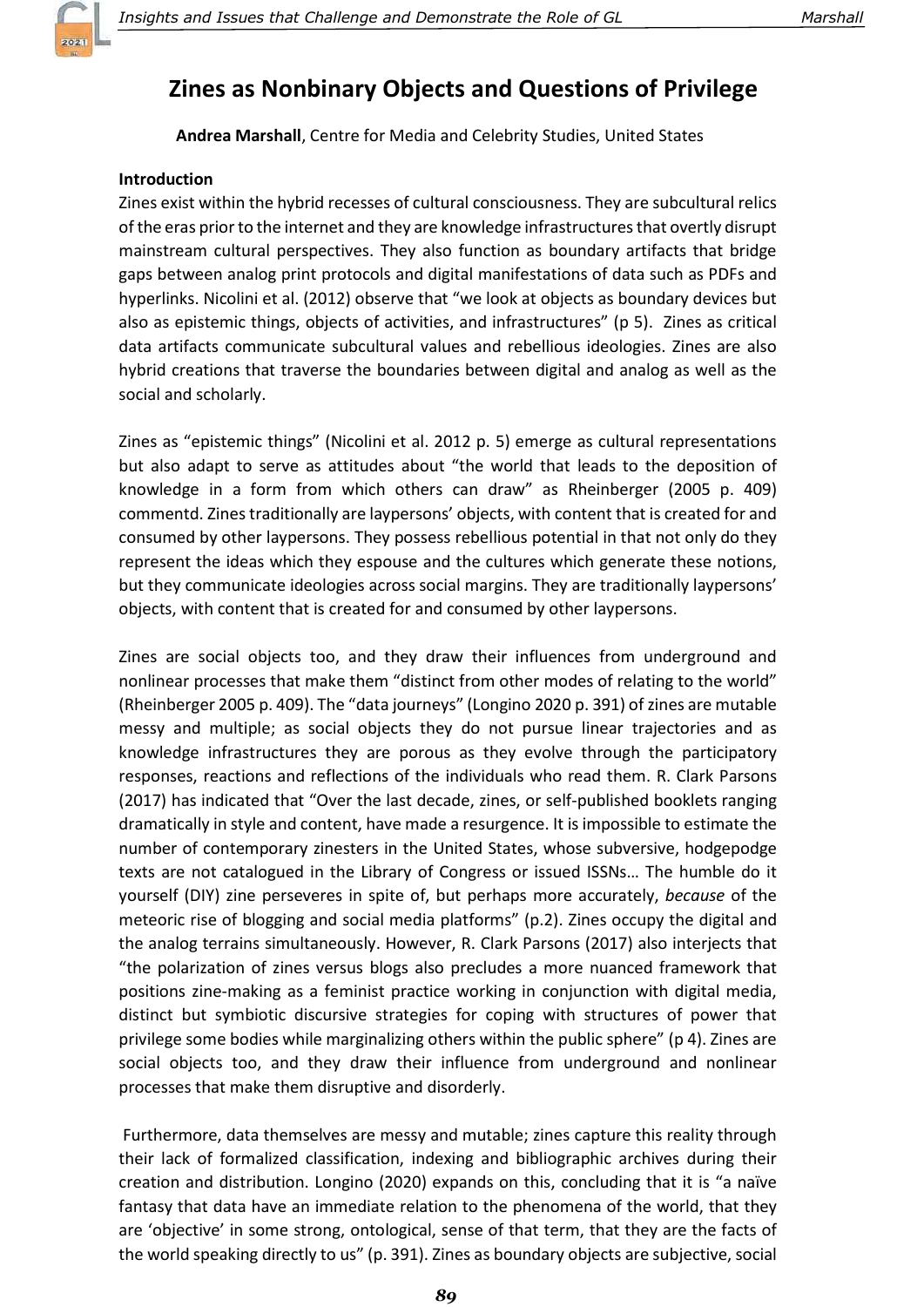and subversive data artifacts that not only demonstrate subcultural ideologies, but collaboratively create communities of practice through shared interest and perspectives. Clark- Parsons (2017) supports this through her observation that "Zine-making as an accessible DIY media practice that operates outside of both marketplace logic and sociopolitical constraints, enables the invention and circulation of counterdiscourses that might otherwise find no outlet within the commercial media landscape" (p 9).

Zines such as Major Threat (a punk rock boundary object designed by academics and educators to reach laypersons) is a data artifact that loudly proclaims how zines occupy digital and physical communities and resist conventional classification schemes. Kemp, founder of Major Threat, tells the readers that "if you find a copy of this online, please share it. Print a couple. Email to friends. Post it anywhere and everywhere. Help this movement to improve education grow" (Kemp 2020 p. 2). This particular zine uses the viral philosophical practices of the digital realm to encourage widespread meme awareness in print formats and in online platforms as well. Major Threat promotes the mores of punk literati to dismantle traditional academia and simultaneously calls for rebellion from laypersons to effect this change from a place of privilege.

The embodied contradiction in this zine-as-data-thing deftly reveals how zines resist binary classifications as simply literature, ephemeral objects or digital representations of countercultural insurrection. Grey literature supports rebellious data things as it calls attention to contradictions as reflexive spaces where people can delve into transgressive knowledge infrastructures built through collaborative, social and subjective interactions within varied communities. Zines are one crucial example of the sundry possibilities to engage in conversations beyond the cross disciplinary and ask difficult questions about accessibility, privilege and diversity.

## Zines as cultural artifacts and librarians

Creasap (2014) has argued that "Zines occupy a middle ground between traditional research papers or essays and Web-based media such as blogs. Unlike research papers, zine style is decidedly informal. Images are hand drawn or cut and pasted by hand..The informal, creative and participatory character of zines…unlike blogs, zines are physical objects that can be held and passed from person to person by hand" (p.155).

Yet as demonstrated by the aforementioned zine *Major Threat*, zines are also digital objects that circulate in online environments. Zines as cultural artifacts are constructed as countercultural data objects; as Creasap (2014) also finds "Zines share commonalities with independent media of earlier women's movements, such as scrapbooks, pamphlets and manifestos" (p. 157). The scholar C. L. Weida (2013) argues that this countercultural significance of zines has antecedents in other types of DIY objects when she observes that "Zines may be seen as an extension of genres like artist sketchbooks, chapbooks, surrealist games, and manifestos of art history" (p. 68). C.C. Bagelman and J. Bagelman (2016) comment on this further by linking zines to "philosophical movements like Surrealism used small runs of self-published material, decorated in collage and bricolage, as a forum for ideas" (p. 366). Zines have also, according to N. Nijsten (2016) "evolved to include punk fanzines from the 1970s onward, and since the 1990s more and more women got involved" (p. 414). Zines as symbols of countercultural and grassroots community values within their historical antecedents continue to fascinate information professionals and educators. Many librarians are fascinated by zines and S. Thomas (2018) has commented on how librarians in particular "have expressed interest in collecting and teaching zines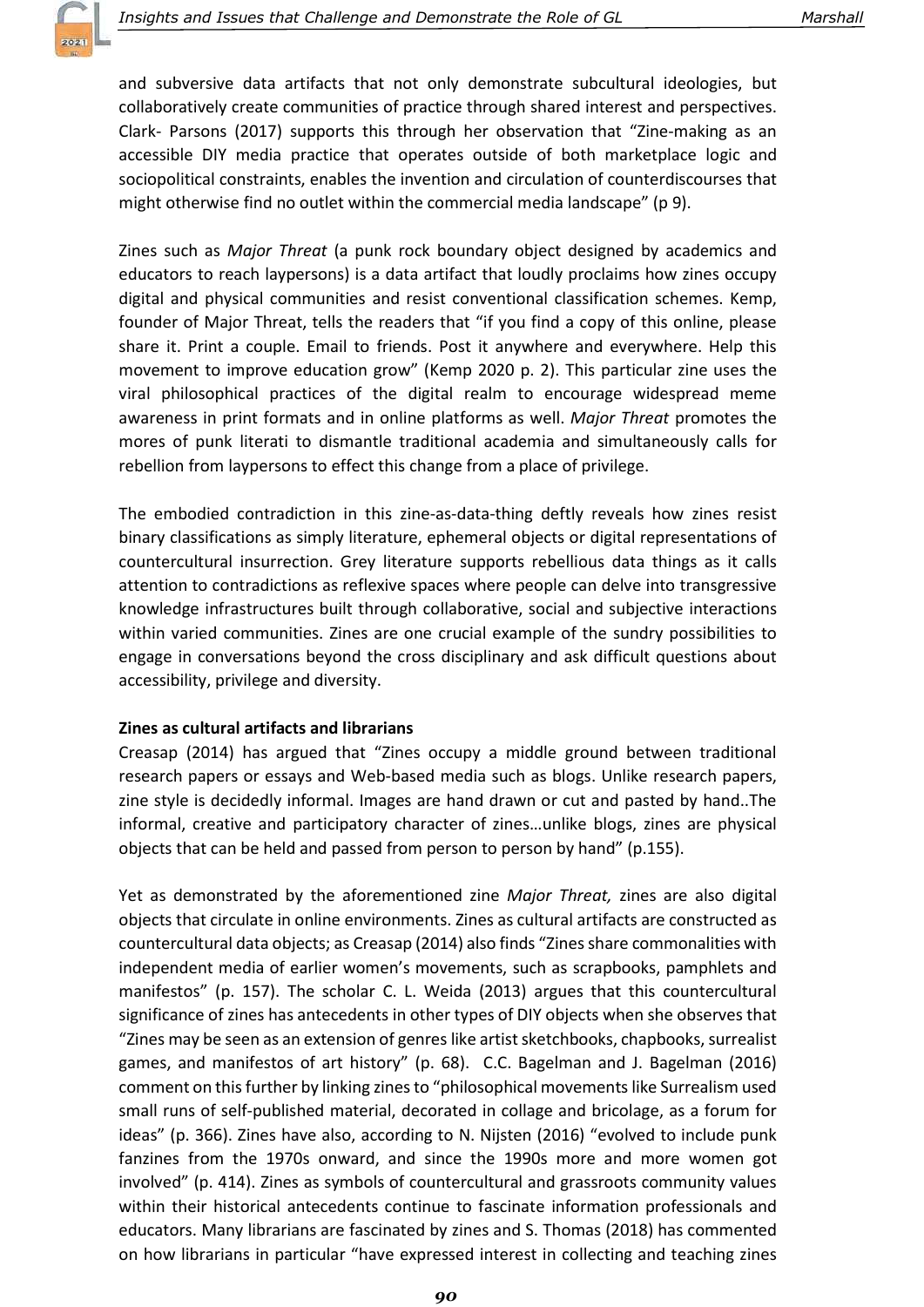and regularly seek opportunities to co-teach or present to classes. Librarians can also assist with zine assembly and reproduction outside the classroom. A librarian may know of other faculty teaching with zines, of campus resources and contacts for planning a zine event and of relevant special collections in the library" (p. 750). Librarians do have access to knowledge infrastructures that include special collections and the opportunities to engage with communities and classrooms in various ways that students and faculty might not be able to do.

Du Laney, Maher and Schindler (2020) have argued that "The zine format becomes a vehicle that integrates key skills such as research techniques, critical information literacy and concise argument synthesis with course-specific learning outcomes" (p. 12). Lymn (2013) expands this to include librarians as potential countercultural producers of knowledge infrastructures as well as information allies when she constructed "librarians as insider ethnographers" (p. 1) within their communities. She directly confronts conventional perspectives of librarians as custodians of traditional mores when she states: "There is the sense that the librarians don't participate in DIY and grassroots communities; but they do" (Lymn 2013 p. 4). S. Britton (2018) has expressed the odd status of zines in library spaces as well as the difficulties presented in terms of access, authority, and agency when zine values and countercultural resistance encounter institutional barriers and metadata management. She comments that "Some zine makers are reticent for their zines to be part of library collections, particularly institutional libraries as the controlled, owned, nature of something like a library collection seems to be the antithesis of many of the fundamental ideas that are central to zine making: independence, estrangement from mainstream culture, and the zine as an ephemeral object" (Britton 2018 p. 5).

### Zines as NonBinary Objects

Zines as artistic expressions, sentimental confessions, cultural critiques and community manifestos establish themselves as nonbinary objects. They disrupt digital spaces through an insistence on print media as a way to spread memes of resistance and revolt. They disrupt analog spaces through an insistence that community and creativity can expand and grow through digital connections.Alison Piepmeier observed in 2008 that zines are "what Gregory Sholette terms 'Dark Matter' , work that functions outside of and is therefore invisible to the established art world and to academic scholarship" (p. 218). C.L. Weida (2013) indicates that the zine as a nonbinary objects demystifies knowledge infrastructures as hidden from the layperson; rather it builds infrastructures through creativity and community: "..making a zine does not require training, initiation, or education as a prerequisite-a zinester is simply a person who creates a zine." (pp. 76-77). Zines as hybrid nonbinary social objects "explicitly explore the intersection of narrative and materiality" (Poletti 2008 p. 87).

M.R. Bold (2017) also discusses why zine making has grassroots outreach through digital spaces and why it is critical for zine communities to be diverse, active and visible. "Zines are significant because they offer the opportunity for connection, community and networking between those interested in these diverse topics. Despite this..diversity in race, class, and age are underrepresented in the zine community." (p. 215). However, "Zines and DIY/self-publishing have helped to change the way that consumers engage with content: turning passive consumers into active cultural producers" (Bold 2017 p. 219). Zines as nonbinary data artifacts create agency and have the potential to generate communal ideologies that challenge conventional boundaries and barriers to laypersons because as A. McNutt (2021) observed "Zines allow for personal expression in a manner